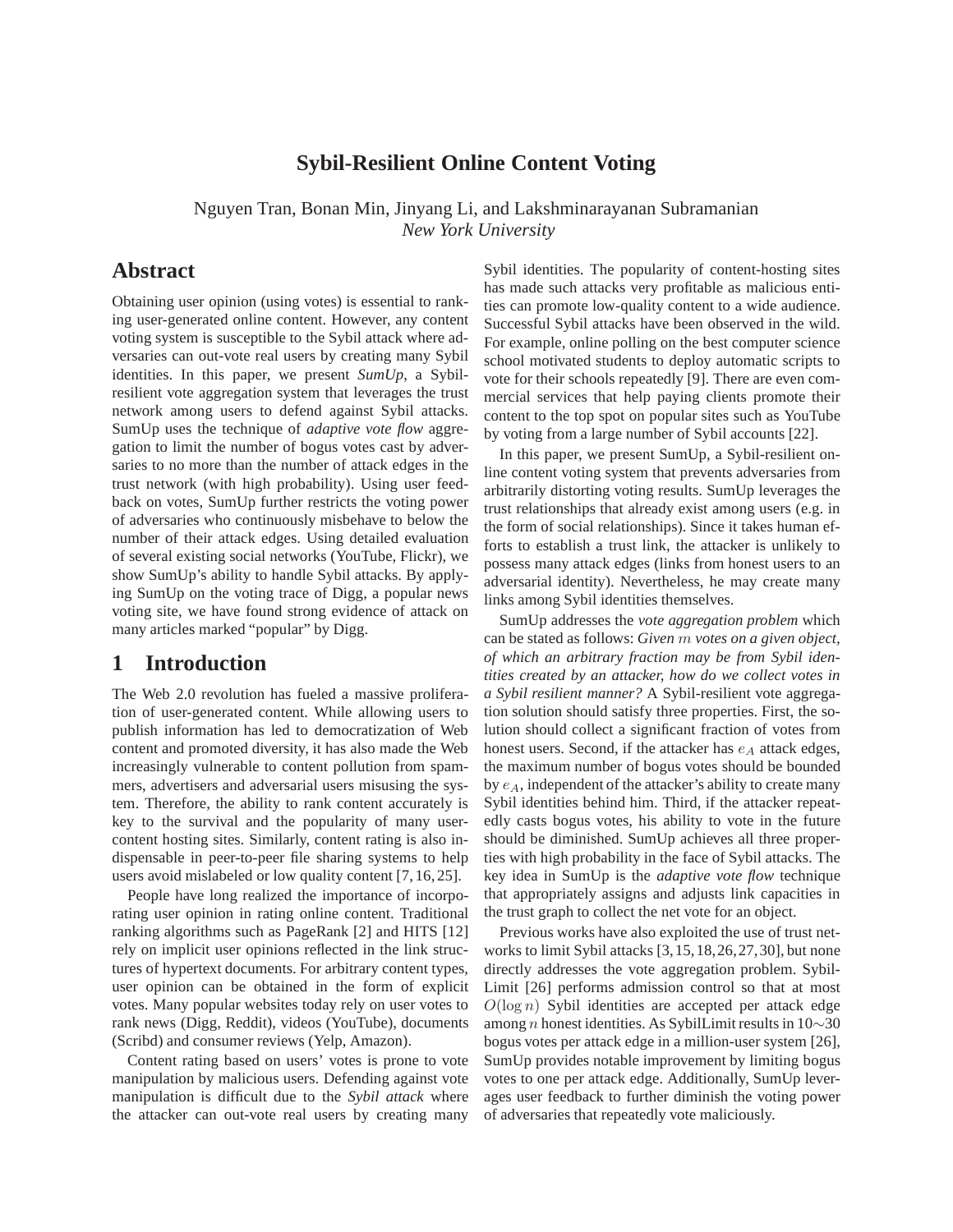In SumUp, each vote collector assigns capacities to links in the trust graph and computes a set of approximate max-flow paths from itself to all voters. Because only votes on paths with non-zero flows are counted, the number of bogus votes collected is limited by the total capacity of attack edges instead of links among Sybil identities. Typically, the number of voters on a given object is much smaller than the total user population  $(n)$ . Based on this insight, SumUp assigns  $C_{max}$  units of capacity in total, thereby limiting the number of votes that can be collected to be  $C_{max}$ . SumUp adjusts  $C_{max}$  automatically according to the number of honest voters for each object so that it can aggregate a large fraction of votes from honest users. As  $C_{max}$  is far less than n, the number of bogus votes collected on a single object (i.e. the attack capacity) is no more than the number of attack edges  $(e_A)$ . SumUp's security guarantee on bogus votes is probabilistic. If a vote collector happens to be close to an attack edge (a low probability event), the attack capacity could be much higher than  $e_A$ . By re-assigning link capacities using feedback, SumUp can restrict the attack capacity to be below  $e_A$  even if the vote collector happens to be close to some attack edges.

Using a detailed evaluation of several existing social networks (YouTube, Flickr), we show that SumUp successfully limits the number of bogus votes to the number of attack edges and is also able to collect > 90% of votes from honest voters. By applying SumUp to the voting trace and social network of Digg (an online news voting site), we have found hundreds of suspicious articles that have been marked "popular" by Digg. Based on manual sampling, we believe that at least 50% of suspicious articles exhibit strong evidence of Sybil attacks.

This paper is organized as follows. In Section 2, we discuss related work and in Section 3 we define the system model and the vote aggregation problem. Section 4 outlines the overall approach of SumUp and Sections 5 and 6 present the detailed design. In Section 7, we describe our evaluation results. Finally in Section 8, we discuss how to extend SumUp to decentralize setup and we conclude in Section 9.

# **2 Related Work**

Ranking content is arguably one of the Web's most important problems. As users are the ultimate consumers of content, incorporating their opinions in the form of either explicit or implicit votes becomes an essential ingredient in many ranking systems. This section summarizes related work in vote-based ranking systems. Specifically, we examine how existing systems cope with Sybil attacks [6] and compare their approaches to SumUp.

### **2.1 Hyperlink-based ranking**

PageRank [2] and HITS [12] are two popular ranking algorithms that exploit the implicit human judgment embed-

ded in the hyperlink structure of web pages. A hyperlink from page A to page B can be viewed as an implicit endorsement (or vote) of page B by the creator of page A. In both algorithms, a page has a higher ranking if it is linked to by more pages with high rankings. Both PageRank and HITS are vulnerable to Sybil attacks. The attacker can significantly amplify the ranking of a page A by creating many web pages that link to each other and also to A. To mitigate this attack, the ranking system must probabilistically reset its PageRank computation from a small set of trusted web pages with probability  $\epsilon$  [20]. Despite probabilistic resets, Sybil attacks can still amplify the PageRank of an attacker's page by a factor of  $1/\epsilon$  [29], resulting in a big win for the attacker because  $\epsilon$  is small.

### **2.2 User Reputation Systems**

A user reputation system computes a reputation value for each identity in order to distinguish well-behaved identities from misbehaving ones. It is possible to use a user reputation system for vote aggregation: the voting system can either count votes only from users whose reputations are above a threshold or weigh each vote using the voter's reputation. Like SumUp, existing reputation systems mitigate attacks by exploiting two resources: the trust network among users and explicit user feedback on others' behaviors. We discuss the strengths and limitations of existing reputation systems in the context of vote aggregation and how SumUp builds upon ideas from prior work.

**Feedback based reputations** In EigenTrust [11] and Credence [25], each user independently computes *personalized* reputation values for all users based on past transactions or voting histories. In EigenTrust, a user increases (or decreases) another user's rating upon a good (or bad) transaction. In Credence [25], a user gives a high (or low) rating to another user if their voting records on the same set of file objects are similar (or dissimilar). Because not all pairs of users are known to each other based on direct interaction or votes on overlapping sets of objects, both Credence and EigenTrust use a PageRank-style algorithm to propagate the reputations of known users in order to calculate the reputations of unknown users. As such, both systems suffer from the same vulnerability as PageRank where an attacker can amplify the reputation of a Sybil identity by a factor of  $1/\epsilon$ .

Neither EigenTrust nor Credence provide provable guarantees on the damage of Sybil attacks under arbitrary attack strategies. In contrast, SumUp bounds the voting power of an attacker on a single object to be no more than the number of attack edges he possesses irrespective of the attack strategies in use. SumUp uses only negative feedback as opposed to EigenTrust and Credence that use both positive and negative feedback. Using only negative feedback has the advantage that an attacker cannot boost his attack capacity easily by casting correct votes on objects that he does not care about.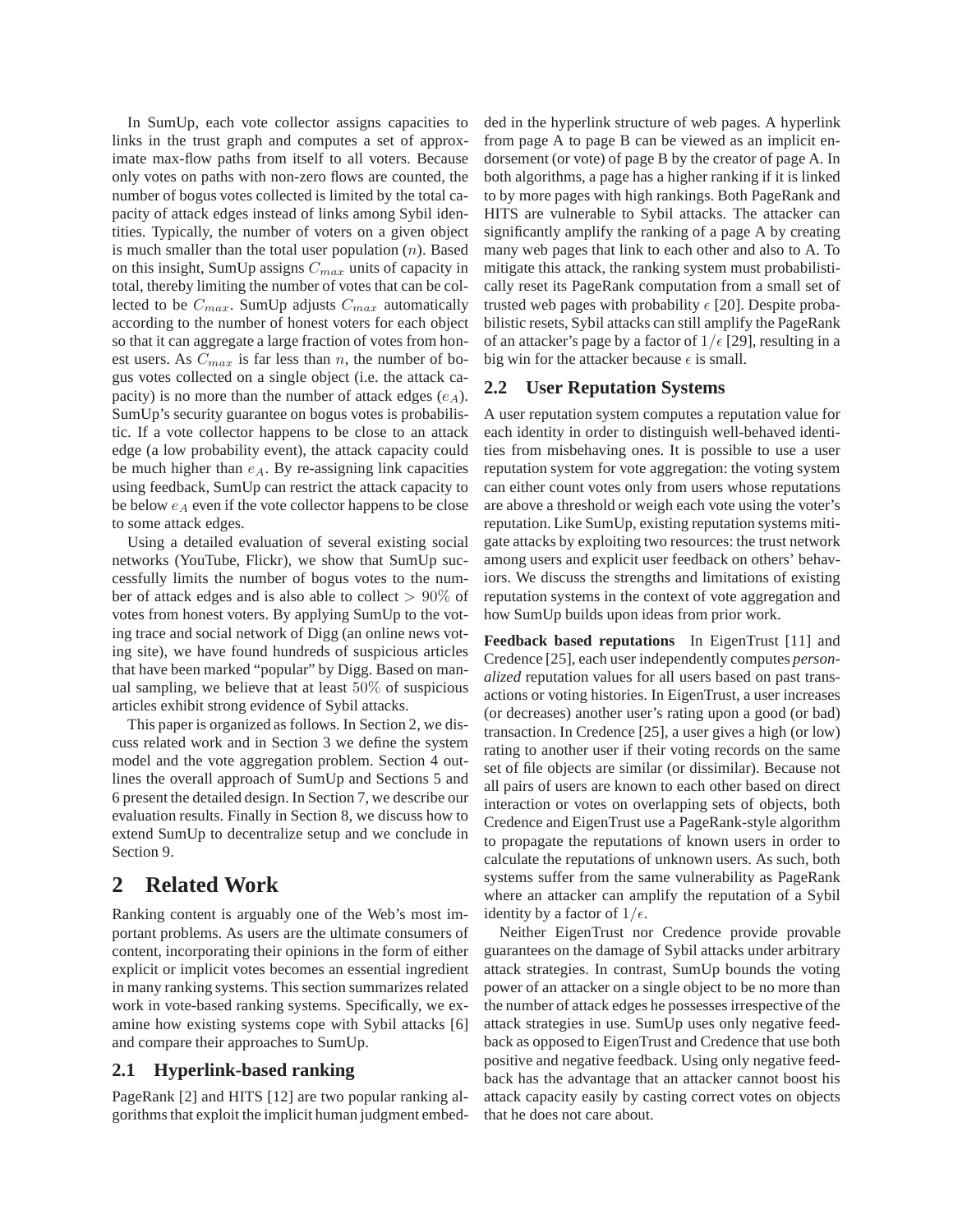DSybil [28] is a feedback-based recommendation system that provides provable guarantees on the damages of arbitrary attack strategies. DSybil differs from SumUp in its goals. SumUp is a vote aggregation system which allows for arbitrary ranking algorithms to incorporate collected votes to rank objects. For example, the ranking algorithm can rank objects by the number of votes collected. In contrast, DSybil's recommendation algorithm is fixed: it recommends a *random* object among all objects whose sum of the weighted vote count exceeds a certain threshold.

**Trust network-based reputations** A number of proposals from the semantic web and peer-to-peer literature rely on the trust network between users to compute reputations [3, 8, 15, 21, 30]. Like SumUp, these proposals exploit the fact that it is difficult for an attacker to obtain many trust edges from honest users because trust links reflect offline social relationships. Of the existing work, Advogato [15], Appleseed [30] and Sybilproof [3] are resilient to Sybil attacks in the sense that an attacker cannot boost his reputation by creating a large number of Sybil identities "behind" him. Unfortunately, a Sybil-resilient user reputation scheme does not directly translate into a Sybil-resilient voting system: Advogato only computes a non-zero reputation for a small set of identities, disallowing a majority of users from being able to vote. Although an attacker cannot improve his reputation with Sybil identities in Appleseed and Sybilproof, the reputation of Sybil identities is almost as good as that of the attacker's non-Sybil accounts. Together, these reputable Sybil identities can cast many bogus votes.

#### **2.3 Sybil Defense using trust networks**

Many proposals use trust networks to defend against Sybil attacks in the context of different applications: Sybil-Guard [27] and SybilLimit [26] help a node admit another node in a decentralized system such that the admitted node is likely to be an honest node instead of a Sybil identity. Ostra [18] limits the rate of unwanted communication that adversaries can inflict on honest nodes. Sybil-resilient DHTs [5, 14] ensure that DHT routing is correct in the face of Sybil attacks. Kaleidoscope [23] distributes proxy identities to honest clients while minimizing the chances of exposing them to the censor with many Sybil identities. SumUp builds on their insights and addresses a different problem, namely, aggregating votes for online content rating. Like SybilLimit, SumUp bounds the power of attackers according to the number of attack edges. In SybilLimit, each attack edge results in  $O(\log n)$ Sybil identities accepted by honest nodes. In SumUp, each attack edge leads to at most one vote with high probability. Additionally, SumUp uses user feedback on bogus votes to further reduce the attack capacity to below the number of attack edges. The feedback mechanism of SumUp is inspired by Ostra [18].

## **3 The Vote Aggregation Problem**

In this section, we outline the system model and formalize the vote aggregation problem that SumUp addresses.

**System model:** We describe SumUp in a centralized setup where a trusted central authority maintains all the information in the system and performs vote aggregation using SumUp in order to rate content. This centralized mode of operation is suitable for web sites such as Digg, YouTube and Facebook, where all users' votes and their trust relationships are collected and maintained by a single trusted entity. We describe how SumUp can be applied in a distributed setting in Section 8.

SumUp leverages the trust network among users to defend against Sybil attacks [3,15,26,27,30]. Each trust link is directional. However, the creation of each link requires the consent of both users. Typically, user  $i$  creates a trust link to j if i has an offline social relationship to j. Similar to previous work [18, 26], SumUp requires that links are difficult to establish. As a result, an attacker only possesses a small number of attack edges  $(e_A)$  from honest users to colluding adversarial identities. Even though  $e_A$ is small, the attacker can create many Sybil identities and link them to adversarial entities. We refer to votes from colluding adversaries and their Sybil identities as bogus votes.

SumUp aggregates votes from one or more trusted *vote collectors*. A trusted collector is required in order to break the symmetry between honest nodes and Sybil nodes [3]. SumUp can operate in two modes depending on the choice of trusted vote collectors. In *personalized vote aggregation*, SumUp uses each user as his own vote collector to collect the votes of others. As each user collects a different number of votes on the same object, she also has a different (personalized) ranking of content. In *global vote aggregation*, SumUp uses one or more pre-selected vote collectors to collect votes on behalf of all users. Global vote aggregation has the advantage of allowing for a single global ranking of all objects; however, its performance relies on the proper selection of trusted collectors.

**Vote Aggregation Problem:** Any identity in the trust network including Sybils can cast a vote on any object to express his opinion on that object. In the simplest case, each vote is either positive or negative (+1 or -1). Alternatively, to make a vote more expressive, its value can vary within a range with higher values indicating more favorable opinions. A vote aggregation system collects votes on a given object. Based on collected votes and various other features, a separate ranking system determines the final ranking of an object. The design of the final ranking system is outside the scope of this paper. However, we note that many ranking algorithms utilize *both* the number of votes and the average value of votes to determine an object's rank [2, 12]. Therefore, to enable arbitrary ranking algorithms, a vote aggregation system should collect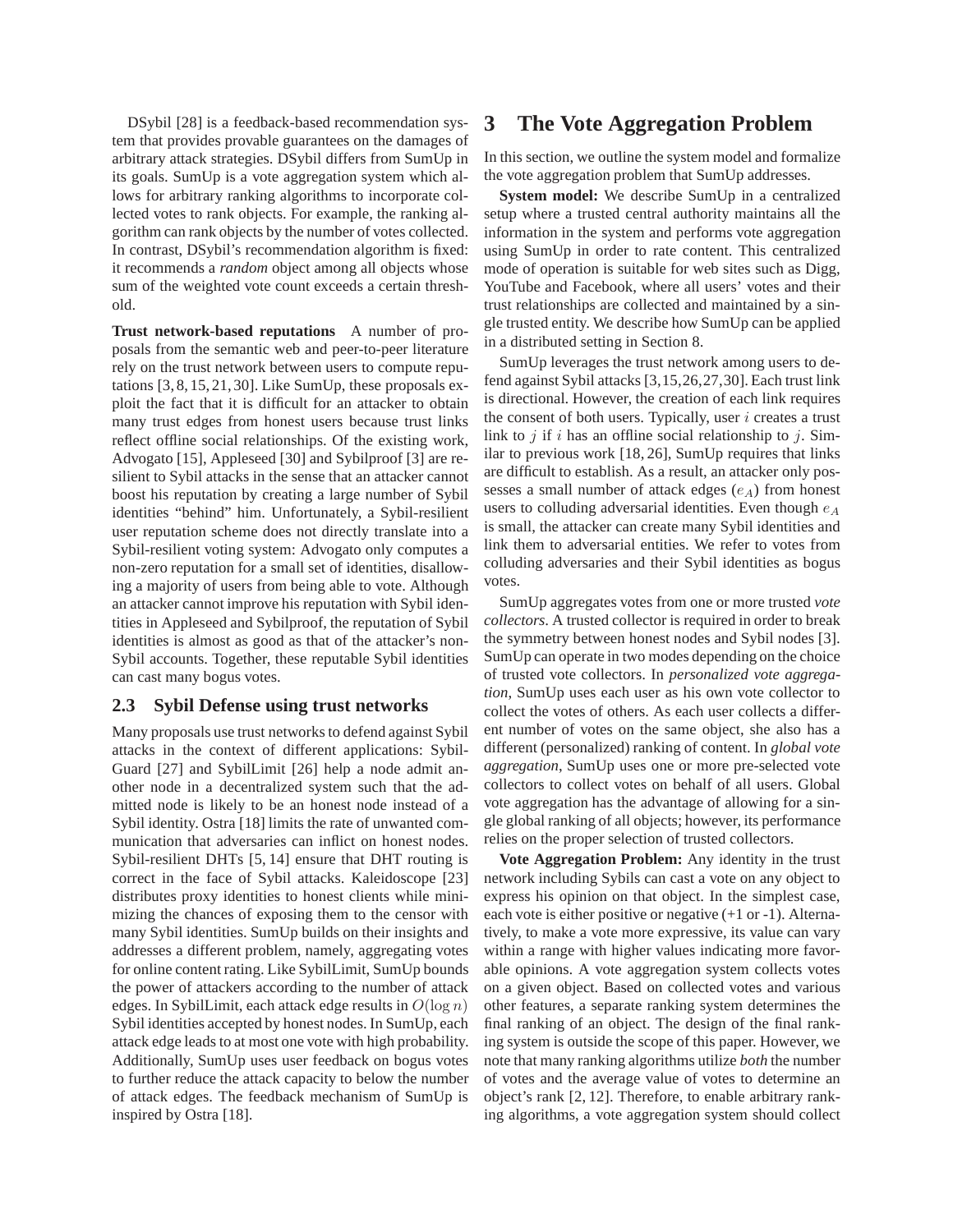

Figure 1: SumUp computes a set of approximate max-flow paths from the vote collector  $s$  to all voters  $(A, B, C, D)$ . Straight lines denote trust links and curly dotted lines represent the vote flow paths along multiple links. Vote flow paths to honest voters are "congested" at links close to the collector while paths to Sybil voters are also congested at far-away attack edges.

a significant fraction of votes from honest voters.

A voting system can also let the vote collector provide *negative* feedback on malicious votes. In personalized vote aggregation, each collector gives feedback according to his personal taste. In global vote aggregation, the vote collector(s) should only provide objective feedback, e.g. negative feedback for positive votes on corrupted files. Such feedback is available for a very small subset of objects.

We describe the desired properties of a vote aggregation system. Let  $G = (V, E)$  be a trust network with vote collector  $s \in V$ . V is comprised of an unknown set of honest users  $V_h \subset V$  (including s) and the attacker controls all vertices in  $V \setminus V_h$ , many of which represent Sybil identities. Let  $e_A$  represent the number of attack edges from honest users in  $V_h$  to  $V \setminus V_h$ . Given that nodes in G cast votes on a specific object, a vote aggregation mechanism should achieve three properties:

- 1. Collect a large fraction of votes from honest users.
- 2. Limit the number of bogus votes from the attacker by  $e_A$  independent of the number of Sybil identities in  $V \setminus V_h$ .
- 3. Eventually ignore votes from nodes that repeatedly cast bogus votes using feedback.

# **4 Basic Approach**

This section describes the intuition behind *adaptive vote flow* that SumUp uses to address the vote aggregation problem. The key idea of this approach is to appropriately assign link capacities to bound the attack capacity.

In order to limit the number of votes that Sybil identities can propagate for an object, SumUp computes a set of max-flow paths in the trust graph from the vote collector to all voters on a given object. Each vote flow consumes one unit of capacity along each link traversed. Figure 1 gives an example of the resulting flows from the collector s to voters A,B,C,D. When all links are assigned unit capacity, the attack capacity using the max-flow based approach is bounded by  $e_A$ .

The concept of max-flow has been applied in several reputation systems based on trust networks [3, 15]. When applied in the context of vote aggregation, the challenge is that links close to the vote collector tend to become "congested" (as shown in Figure 1), thereby limiting the total number of votes collected to be no more than the collector's node degree. Since practical trust networks are sparse with small median node degrees, only a few honest votes can be collected. We cannot simply enhance the capacity of each link to increase the number of votes collected since doing so also increases the attack capacity. Hence, a flow-based vote aggregation system faces the tradeoff between the maximum number of honest votes it can collect and the number of potentially bogus votes collected.

The *adaptive vote flow* technique addresses this tradeoff by exploiting two basic observations. First, the number of honest users voting for an object, even a popular one, is significantly smaller than the total number of users. For example, 99% of popular articles on Digg have fewer than  $4000$  votes which represents  $1\%$  of active users. Second, vote flow paths to honest voters tend to be only "congested" at links close to the vote collector while paths to Sybil voters are also congested at a few attack edges. When  $e_A$  is small, attack edges tend to be far away from the vote collector. As shown in Figure 1, vote flow paths to honest voters A and B are congested at the link  $l_1$  while paths to Sybil identities C and D are congested at both  $l_2$ and attack edge  $l_3$ .

The adaptive vote flow computation uses three key ideas. First, the algorithm restricts the maximum number of votes collected on an object to a value  $C_{max}$ . As  $C_{max}$  is used to assign the overall capacity in the trust graph, a small  $C_{max}$  results in less capacity for the attacker. SumUp can adaptively adjust  $C_{max}$  to collect a large fraction of honest votes on any given object. When the number of honest voters is  $O(n^{\alpha})$  where  $\alpha < 1$ , the expected number of bogus votes is limited to  $1 + o(1)$  per attack edge (Section 5.4).

The second important aspect of SumUp relates to *capacity assignment*, i.e. how to assign capacities to each trust link in order to collect a large fraction of honest votes and only a few bogus ones? In SumUp, the vote collector distributes Cmax *tickets* downstream in a breadth-first search manner within the trust network. The capacity assigned to a link is the number of tickets distributed along the link plus one. As Figure 2 illustrates, the ticket distribution process introduces a *vote envelope* around the vote collector s; beyond the envelope all links have capacity 1. The vote envelope contains  $C_{max}$  nodes that can be viewed as entry points. There is enough capacity within the envelope to collect  $C_{max}$  votes from entry points. On the other hand, an attack edge beyond the envelope can propagate at most 1 vote regardless of the number of Sybil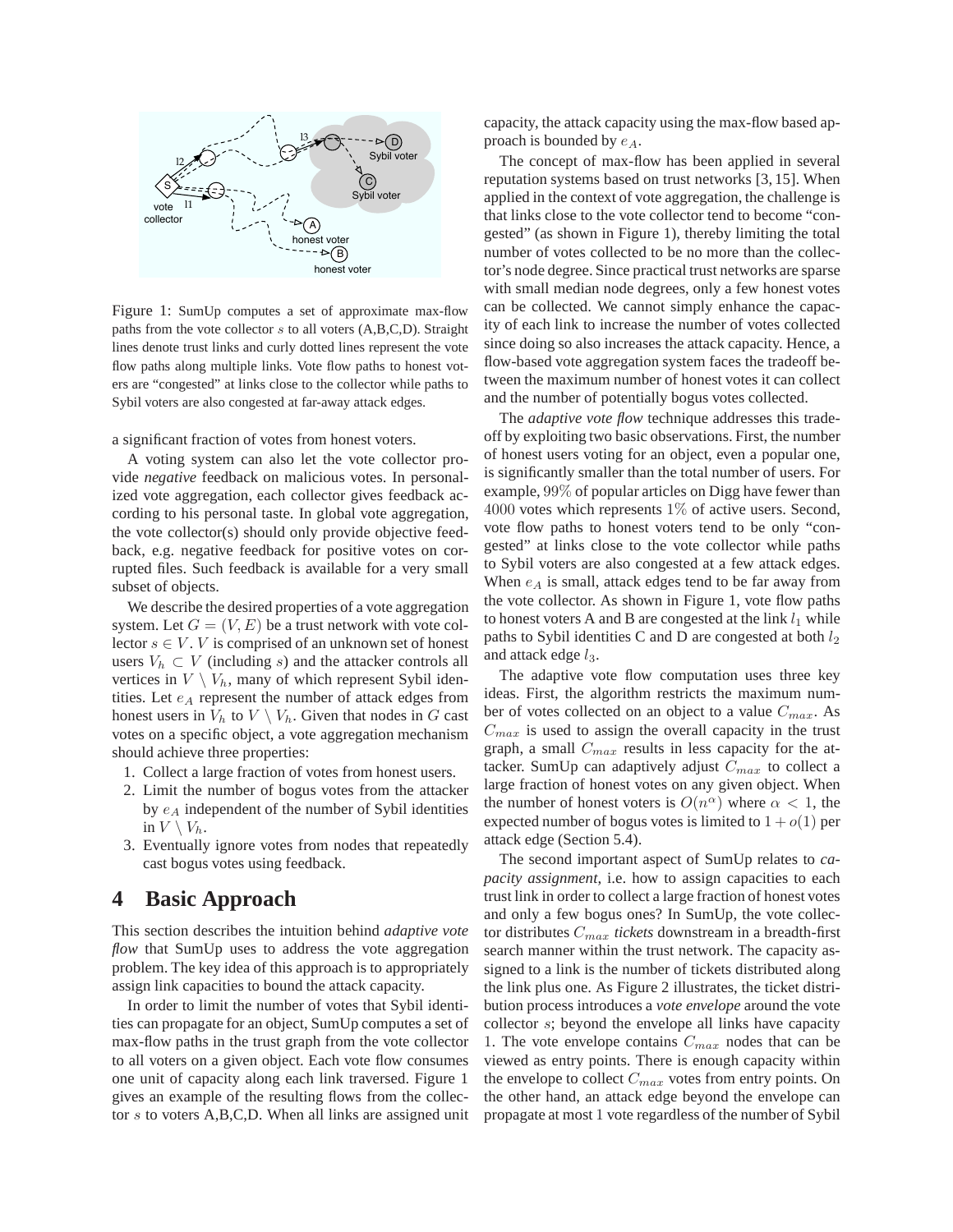

Figure 2: Through ticket distribution, SumUp creates a vote envelope around the collector. The capacities of links beyond the envelope are assigned to be one, limiting the attack capacity to be at most one per attack edge for adversaries outside this envelope. There is enough capacity within the envelope, such that nodes inside act like entry points for outside voters.

identities behind that edge. SumUp re-distributes tickets based on feedback to deal with attack edges within the envelope.

The final key idea in SumUp is to leverage user feedback to penalize attack edges that continuously propagate bogus votes. One cannot penalize individual identities since the attacker may always propagate bogus votes using new Sybil identities. Since an attack edge is always present in the path from the vote collector to a malicious voter [18], SumUp re-adjusts capacity assignment across links to reduce the capacity of penalized attack edges.

# **5 SumUp Design**

In this section, we present the basic capacity assignment algorithm that achieves two of the three desired properties discussed in Section 3: (a) Collect a large fraction of votes from honest users; (b) Restrict the number of bogus votes to one per attack edge with high probability. Later in Section 6, we show how to adjust capacity based on feedback to deal with repeatedly misbehaved adversarial nodes.

We describe how link capacities are assigned given a particular  $C_{max}$  in Section 5.1 and present a fast algorithm to calculate approximate max-flow paths in Section 5.2. In Section 5.3, we introduce an additional optimization strategy that prunes links in the trust network so as to reduce the number of attack edges. We formally analyze the security properties of SumUp in Section 5.4 and show how to adaptively set  $C_{max}$  in Section 5.5.

#### **5.1 Capacity assignment**

The goal of capacity assignment is twofold. On the one hand, the assignment should allow the vote collector to gather a large fraction of honest votes. On the other hand, the assignment should minimize the attack capacity such that  $C_A \approx e_A$ .

As Figure 2 illustrates, the basic idea of capacity assignment is to construct a vote envelope around the vote



Figure 3: Each link shows the number of tickets distributed to that link from  $s$  ( $C_{max}$ =6). A node consumes one ticket and distributes the remaining evenly via its outgoing links to the next level. Tickets are not distributed to links pointing to the same level  $(B\rightarrow A)$ , or to a lower level  $(E\rightarrow B)$ . The capacity of each link is equal to one plus the number of tickets.

collector with at least  $C_{max}$  entry points. The goal is to minimize the chances of including an attack edge in the envelope and to ensure that there is enough capacity within the envelope so that all vote flows from  $C_{max}$  entry points can reach the collector.

We achieve this goal using a *ticket distribution* mechanism which results in decreasing capacities for links with increasing distance from the vote collector. The distribution mechanism is best described using a propagation model where the vote collector is to spread  $C_{max}$  tickets across all links in the trust graph. Each ticket corresponds to a capacity value of 1. We associate each node with a level according to its shortest path distance from the vote collector, s. Node s is at level 0. Tickets are distributed to nodes one level at a time. If a node at level l has received  $t_{in}$  tickets from nodes at level  $l - 1$ , the node consumes one ticket and re-distributes the remaining tickets evenly across all its outgoing links to nodes at level  $l + 1$ , i.e.  $t_{out} = t_{in} - 1$ . The capacity value of each link is set to be one plus the number of tickets distributed on that link. Tickets are not distributed to links connecting nodes at the same level or from a higher to lower level. The set of nodes with positive incoming tickets fall within the vote envelope and thus represent the entry points.

Ticket distribution ensures that all  $C_{max}$  entry points have positive vote flows to the vote collector. Therefore, if there exists an edge-independent path connecting one of the entry points to an outside voter, the corresponding vote can be collected. We show in Section 5.4 that such a path exists with good probability. When  $C_{max}$  is much smaller than the number of honest nodes  $(n)$ , the vote envelope is very small. Therefore, all attack edges reside outside the envelope, resulting in  $C_A \approx e_A$  with high probability.

Figure 3 illustrates an example of the ticket distribution process. The vote collector (s) is to distribute  $C_{max}=6$ tickets among all links. Each node collects tickets from its lower level neighbors, keeps one to itself and re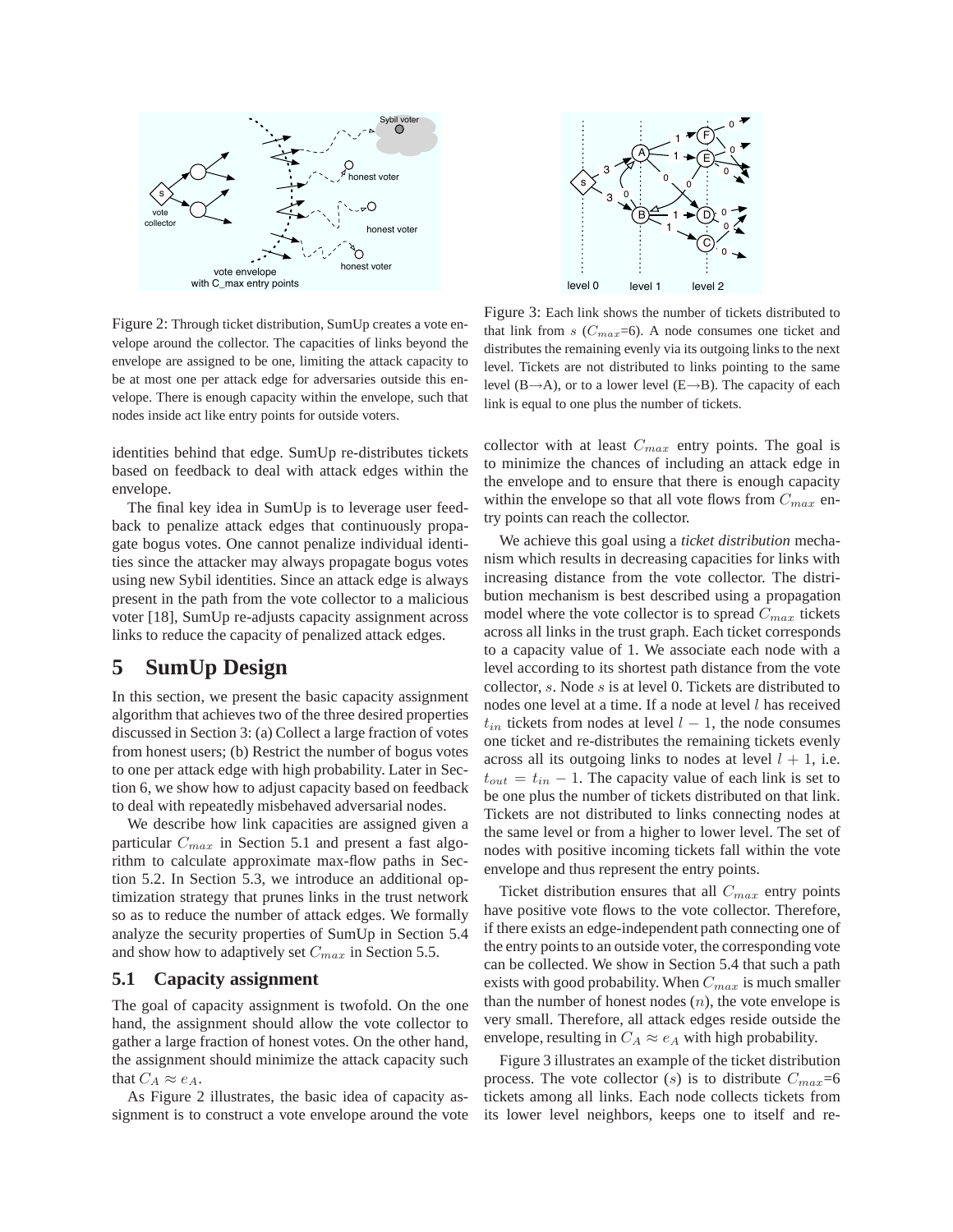distributes the rest evenly across all outgoing links to the next level. In Figure 3, s sends 3 tickets down each of its outgoing links. Since A has more outgoing links (3) than its remaining tickets (2), link A→D receives no tickets. Tickets are not distributed to links between nodes at the same level  $(B\rightarrow A)$  or to links from a higher to lower level  $(E \rightarrow B)$ . The final number of tickets distributed on each link is shown in Figure 3. Except for immediate outgoing edges from the vote collector, the capacity value of each link is equal to the amount of tickets it receives plus one.

#### **5.2 Approximate Max-flow calculation**

Once capacity assignment is done, the task remains to calculate the set of max-flow paths from the vote collector to all voters on a given object. It is possible to use existing max-flow algorithms such as Ford-Fulkerson and Preflow push [4] to compute vote flows. Unfortunately, these existing algorithms require  $O(E)$  running time to find each vote flow, where  $E$  is the number of edges in the graph. Since vote aggregation only aims to collect a large fraction of honest votes, it is not necessary to compute exact maxflow paths. In particular, we can exploit the structure of capacity assignment to compute a set of approximate vote flows in  $O(\Delta)$  time, where  $\Delta$  is the diameter of the graph. For expander-like networks,  $\Delta = O(\log n)$ . For practical social networks with a few million users,  $\Delta \approx 20$ .

Our approximation algorithm works incrementally by finding one vote flow for a voter at a time. Unlike the classic Ford-Fulkerson algorithm, our approximation performs a greedy search from the voter to the collector in  $O(\Delta)$  time instead of a breadth-first-search from the collector which takes  $O(E)$  running time. Starting at a voter, the greedy search strategy attempts to explore a node at a lower level if there exists an incoming link with positive capacity. Since it is not always possible to find such a candidate for exploration, the approximation algorithm allows a threshold  $(t)$  of non-greedy steps which explores nodes at the same or a higher level. Therefore, the number of nodes visited by the greedy search is bounded by  $(\Delta + 2t)$ . Greedy search works well in practice. For links within the vote envelope, there is more capacity for lowerlevel links and hence greedy search is more likely to find a non-zero capacity path by exploring lower-level nodes. For links outside the vote envelope, greedy search results in short paths to one of the vote entry points.

#### **5.3 Optimization via link pruning**

We introduce an optimization strategy that performs link pruning to reduce the number of attack edges, thereby reducing the attack capacity. Pruning is performed prior to link capacity assignment and its goal is to bound the indegree of each node to a small value,  $d_{in\_thres}$ . As a result, the number of attack edges is reduced if some adversarial nodes have more than  $d_{in\_thres}$  incoming edges from honest nodes. We speculate that the more honest

neighbors an adversarial node has, the easier for it to trick an honest node into trusting it. Therefore, the number of attack edges in the pruned network is likely to be smaller than those in the original network. On the other hand, pruning is unlikely to affect honest users since each honest node only attempts to cast one vote via one of its incoming links.

Since it is not possible to accurately discern honest identities from Sybil identities, we give all identities the chance to have their votes collected. In other words, pruning should never disconnect a node. The minimally connected network that satisfies this requirement is a tree rooted at the vote collector. A tree topology minimizes attack edges but is also overly restrictive for honest nodes because each node has exactly one path from the collector: if that path is saturated, a vote cannot be collected. A better tradeoff is to allow each node to have at most  $d_{in\_thres} > 1$  incoming links in the pruned network so that honest nodes have a large set of diverse paths while limiting each adversarial node to only  $d_{in\_thres}$  attack edges. We examine the specific parameter choice of  $d_{in\_thres}$  in Section 7.

Pruning each node to have at most  $d_{in\_thres}$  incoming links is done in several steps. First, we remove all links except those connecting nodes at a lower level  $(l)$  to neighbors at the next level  $(l + 1)$ . Next, we remove a subset of incoming links at each node so that the remaining links do not exceed  $d_{in\_thres}$ . In the third step, we add back links removed in step one for nodes with fewer than  $d_{in\_thres}$ incoming links. Finally, we add one outgoing link back to nodes that have no outgoing links after step three, with priority given to links going to the next level. By preferentially preserving links from lower to higher levels, pruning does not interfere with SumUp's capacity assignment and flow computation.

#### **5.4 Security Properties**

This section provides a formal analysis of the security properties of SumUp assuming an expander graph. Various measurement studies have shown that social networks are indeed expander-like [13]. The link pruning optimization does not destroy a graph's expander property because it preserves the level of each node in the original graph.

Our analysis provides bounds on the expected attack capacity,  $C_A$ , and the expected fraction of votes collected if  $C_{max}$  honest users vote. The average-case analysis assumes that each attack edge is a random link in the graph. For personalized vote aggregation, the expectation is taken over all vote collectors which include all honest nodes. In the unfortunate but rare scenario where an adversarial node is close to the vote collector, we can use feedback to re-adjust link capacities (Section 6).

**Theorem 5.1** *Given that the trust network* G *on* n *nodes is a bounded degree expander graph, the expected capacity per attack edge is*  $\frac{E(C_A)}{e_A} = 1 + O(\frac{C_{max}}{n} \log C_{max})$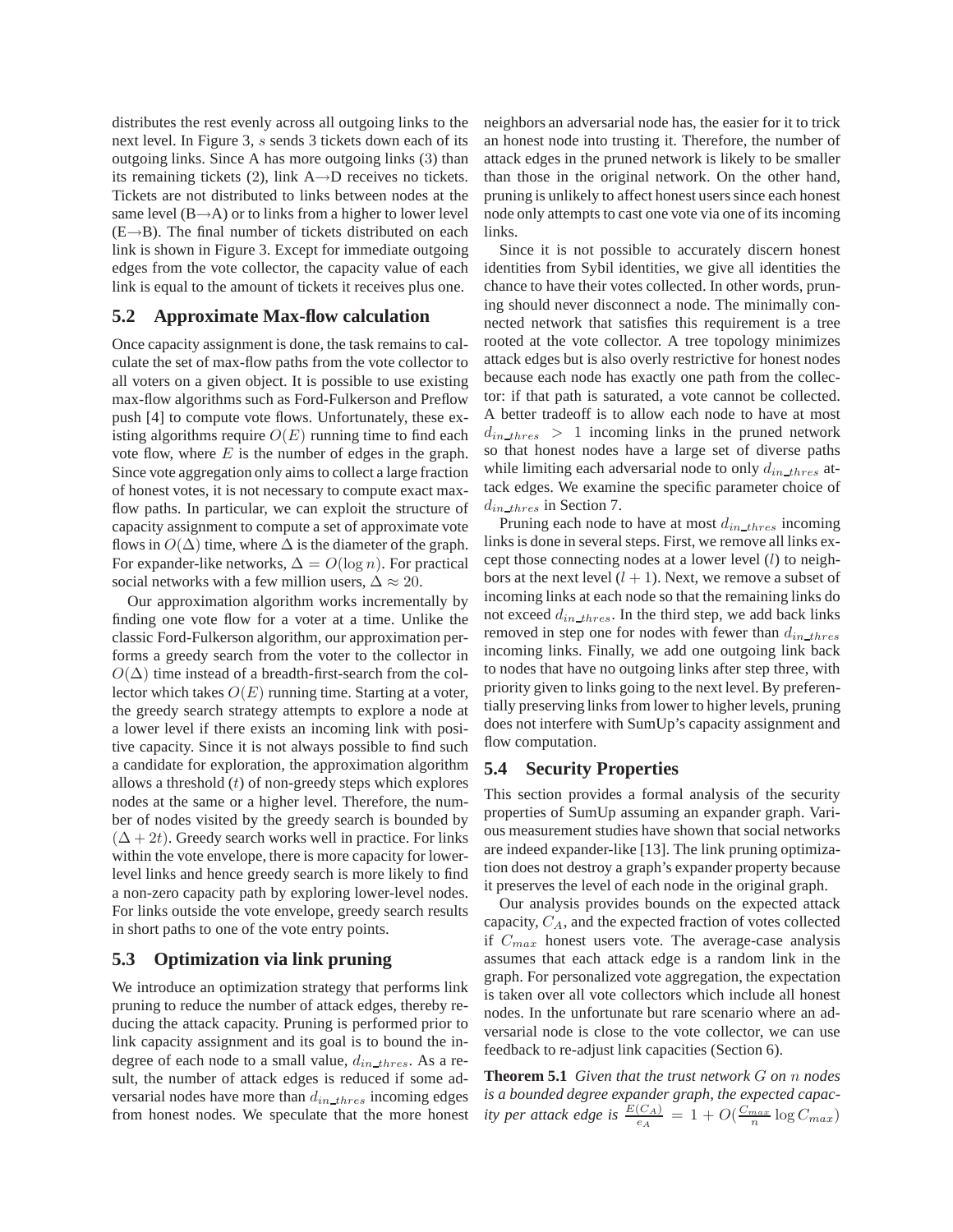*which is*  $1 + o(1)$  *if*  $C_{max} = O(n^{\alpha})$  *for*  $\alpha < 1$ *. If*  $e_A \cdot C_{max} \ll n$ , the capacity per attack edge is bounded *by* 1 *with high probability.*

**Proof Sketch** Let  $L_i$  represent the number of nodes at level *i* with  $L_0 = 1$ . Let  $E_i$  be the number of edges pointing from level  $i - 1$  to level i. Notice that  $E_i \ge L_i$ . Let  $T_i$  be the number of tickets propagated from level  $i - 1$ to *i* with  $T_0 = C_{max}$ . The number of tickets at each level is reduced by the number of nodes at the previous level (i.e.  $T_i = T_{i-1} - L_{i-1}$ ). Therefore, the number of levels with non-zero tickets is at most  $O(log(C_{max}))$  as  $L_i$ grows exponentially in an expander graph. For a randomly placed attack edge, the probability of its being at level  $i$  is at most  $L_i/n$ . Therefore, the expected capacity of a random attack edge can be calculated as  $1 + \sum_i (\frac{L_i}{n} \cdot \frac{T_i}{E_i})$  <  $1 + \sum_i \left(\frac{L_i}{n} \cdot \frac{C_{max}}{L_i}\right) = 1 + O(\frac{C_{max}}{n} \log C_{max})$ . Therefore, if  $C_{max} = O(n^{\alpha})$  for  $\alpha < 1$ , the expected attack capacity per attack edge is  $1 + o(1)$ .

Since the number of nodes within the vote envelope is at most  $C_{max}$ , the probability of a random attack edge being located outside the envelope is  $1 - \frac{C_{max}}{n}$ . Therefore, the probability that any of the  $e_A$  attack edges lies within the vote envelope is  $1 - (1 - \frac{C_{max}}{n})^{e_A} < \frac{e_A \cdot C_{max}}{n}$ . Hence, if  $e_A \cdot C_{max} = n^{\alpha}$  where  $\alpha < 1$ , the attack capacity is bounded by 1 with high probability.

Theorem 5.1 is for expected capacity per attack edge. In the worse case when the vote collector is adjacent to some adversarial nodes, the attack capacity can be a significant fraction of  $C_{max}$ . Such rare worst case scenarios are addressed in Section 6.

**Theorem 5.2** *Given that the trust network* G *on* n *nodes is a d-regular expander graph, the expected fraction of votes that can be collected out of*  $C_{max}$  *honest voters is* d−λ<sup>2</sup> d (1− Cmax n ) *where* λ<sup>2</sup> *is the second largest eigenvalue of the adjacency matrix of G.*

**Proof Sketch** SumUp creates a vote envelop consisting of  $C_{max}$  entry points via which votes are collected. To prove that there exists a large fraction of vote flows, we argue that the minimum cut of the graph between the set of  $C_{max}$  entry points and an arbitrary set of  $C_{max}$  honest voters is large.

Expanders are well-connected graphs. In particular, the Expander mixing lemma [19] states that for any set  $S$  and  $T$  in a *d*-regular expander graph, the expected number of edges between S and T is  $(d - \lambda_2)|S| \cdot |T|/n$ , where  $\lambda_2$  is the second largest eigenvalue of the adjacency matrix of G. Let S be a set of nodes containing  $C_{max}$  entry points and T be a set of nodes containing  $C_{max}$  honest voters, thus  $|S| + |T| = n$  and  $|S| \geq C_{max}, |T| \geq$  $C_{max}$ . Therefore, the min-cut value between S and T is  $=(d - \lambda_2)|S| \cdot |T|/n \ge (d - \lambda_2) \cdot C_{max}(n - C_{max})/n.$ The number of vote flows between S and T is at least  $1/d$  of the min-cut value because each vote flow only uses one of an honest voter's d incoming links. Therefore, the fraction of votes that can be collected is at least  $(d - \lambda_2)$ .  $C_{max}(n - C_{max})/(n \cdot d \cdot C_{max}) = \frac{d - \lambda_2}{d}(1 - \frac{C_{max}}{n}).$ For well-connected graphs like expanders,  $\lambda_2$  is well separated from d, so that a significant fraction of votes can be collected.

### **5.5** Setting  $C_{max}$  adaptively

When  $n_v$  honest users vote on an object, SumUp should ideally set  $C_{max}$  to be  $n_v$  in order to collect a large fraction of honest votes on that object. In practice,  $n_v/n$  is very small for any object, even a very popular one. Hence,  $C_{max} = n_v \ll n$  and the expected capacity per attack edge is 1. We note that even if  $n_v \approx n$ , the attack capacity is still bounded by  $O(\log n)$  per attack edge.

It is impossible to precisely calculate the number of honest votes  $(n_v)$ . However, we can use the actual number of votes collected by SumUp as a lower bound estimate for  $n_v$ . Based on this intuition, SumUp adaptively sets  $C_{max}$  according to the number of votes collected for each object. The adaptation works as follows: For a given object, SumUp starts with a small initial value for  $C_{max}$ , e.g.  $C_{max} = 100$ . Subsequently, if the number of actual votes collected exceeds  $\rho C_{max}$  where  $\rho$  is a constant less than 1, SumUp doubles the  $C_{max}$  in use and re-runs the capacity assignment and vote collection procedures. The doubling of  $C_{max}$  continues until the number of collected votes becomes less than  $\rho C_{max}$ .

We show that this adaptive strategy is robust, i.e. the maximum value of the resulting  $C_{max}$  will not dramatically exceed  $n_v$  regardless of the number of bogus votes cast by adversarial nodes. Since adversarial nodes attempt to cast enough bogus votes to saturate attack capacity, the number of votes collected is at most  $n_v + C_A$ where  $C_A = e_A(1 + \frac{C_{max}}{n} \log C_{max})$ . The doubling of  $C_{max}$  stops when the number of collected votes is less than  $\rho C_{max}$ . Therefore, the maximum value of  $C_{max}$  that stops the adaptation is one that satisfies the following inequality:

$$
n_v + e_A(1 + \frac{C_{max}}{n} \log C_{max}) < \rho C_{max}
$$

Since  $\log C_{max} \leq \log n$ , the adaptation terminates with  $C'_{max} = (n_v + e_A)/(\rho - \frac{\log n}{n})$ . As  $\rho \gg \frac{\log n}{n}$ , we derive  $C'_{max} = \frac{1}{\rho}(n_v + e_A)$ . The adaptive strategy doubles  $C_{max}$ every iteration, hence it overshoots by at most a factor of two. Therefore, the resulting  $C_{max}$  found is  $C_{max}$  =  $\frac{2}{\rho}(n_v + e_A)$ . As we can see, the attacker can only affect the  $C_{max}$  found by an additive factor of  $e_A$ . Since  $e_A$  is small, the attacker has negligible influence on the  $C_{max}$ found.

The previous analysis is done for the expected case with random attack edges. Even in a worst case scenario where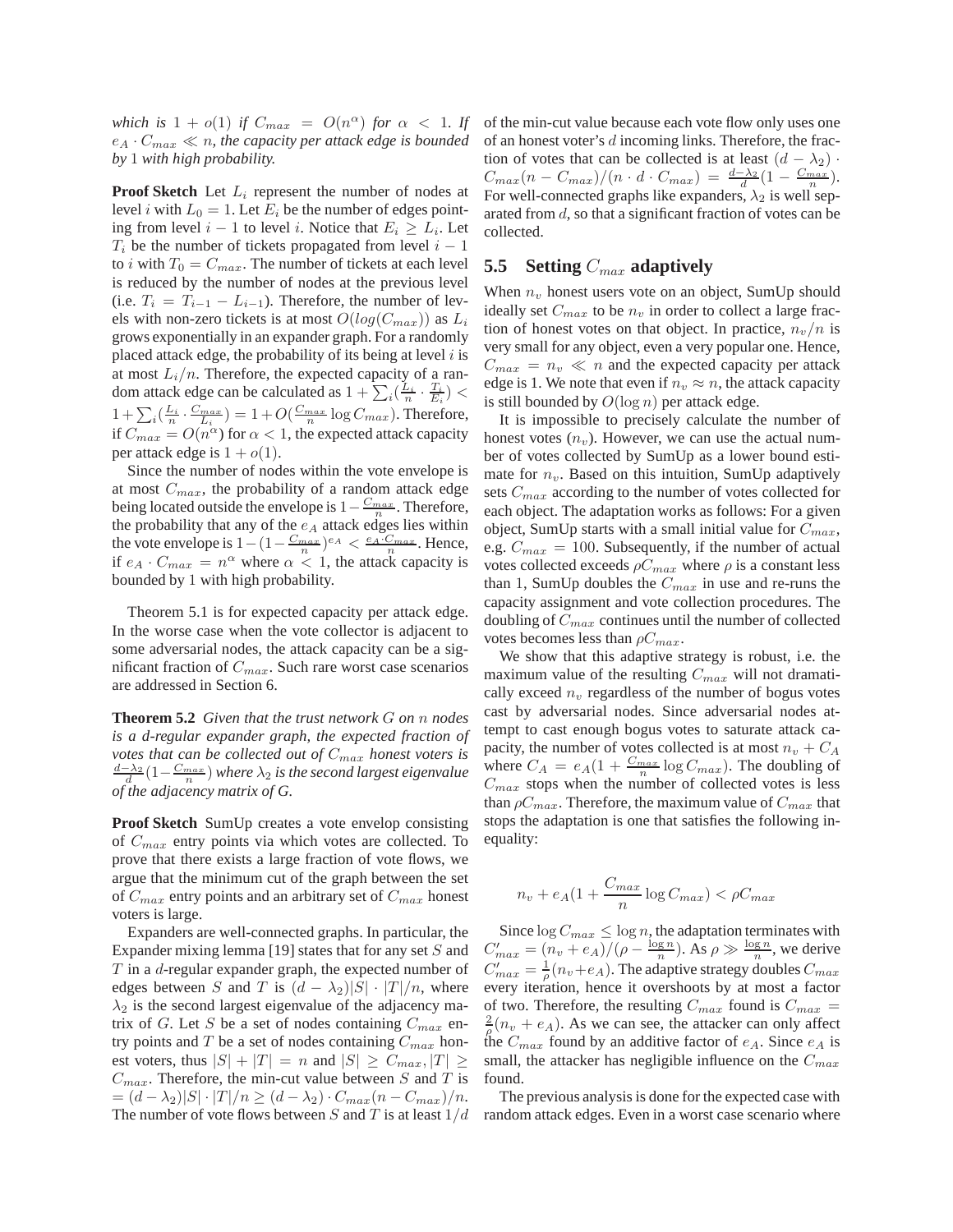some attack edges are very close to the vote collector, the adaptive strategy is still resilient against manipulation. In the worst case scenario, the attack capacity is proportional to  $C_{max}$ , i.e.  $C_A = xC_{max}$ . Since no vote aggregation scheme can defend against an attacker who controls a majority of immediate links from the vote collector, we are only interested in the case where  $x < 0.5$ . The adaptive strategy stops increasing  $C_{max}$  when  $n_v + xC_{max}$  <  $\rho C_{max}$ , thus resulting in  $C_{max} \leq \frac{2n_v}{\rho - x}$ . As we can see,  $\rho$ must be greater than  $x$  to prevent the attacker from causing SumUp to increase  $C_{max}$  to infinity. Therefore, we set  $\rho = 0.5$  by default.

## **6 Leveraging user feedback**

The basic design presented in Section 5 does not address the worst case scenario where  $C_A$  could be much higher than  $e_A$ . Furthermore, the basic design only bounds the number of bogus votes collected on a single object. As a result, adversaries can still cast up to  $e_A$  bogus votes on *every* object in the system. In this section, we utilize feedback to address both problems.

SumUp maintains a penalty value for each link and uses the penalty in two ways. First, we adjust each link's capacity assignment so that links with higher penalties have lower capacities. This helps reduce  $C_A$  when some attack edges happen to be close to the vote collector. Second, we eliminate links whose penalties have exceeded a certain threshold. Therefore, if adversaries continuously misbehave, the attack capacity will drop below  $e_A$  over time. We describe how SumUp calculates and uses penalty in the rest of the section.

#### **6.1 Incorporating negative feedback**

The vote collector can choose to associate negative feedback with voters if he believes their votes are malicious. Feedback may be performed for a very small set of objects-for example, when the collector finds out that an object is a bogus file or a virus.

SumUp keeps track of a penalty value,  $p_i$ , for each link  $i$  in the trust network. For each voter receiving negative feedback, SumUp increments the penalty values for all links along the path to that voter. Specifically, if the link being penalized has capacity  $c_i$ , SumUp increments the link's penalty by  $1/c_i$ . Scaling the increment by  $c_i$  is intuitive; links with high capacities are close to the vote collector and hence are more likely to propagate some bogus votes even if they are honest links. Therefore, SumUp imposes a lesser penalty on high capacity links.

It is necessary to penalize *all* links along the path instead of just the immediate link to the voter because that voter might be a Sybil identity created by some other attacker along the path. Punishing a link to a Sybil identity is useless as adversaries can easily create more such links. This way of incorporating negative feedback is inspired by Ostra [18]. Unlike Ostra, SumUp uses a customized

flow network per vote collector and only allows the collector to incorporate feedback for its associated network in order to ensure that feedback is always trustworthy.

### **6.2 Capacity adjustment**

The capacity assignment in Section 5.1 lets each node distribute incoming tickets evenly across all outgoing links. In the absence of feedback, it is reasonable to assume that all outgoing links are equally trustworthy and hence to assign them the same number of tickets. When negative feedback is available, a node should distribute fewer tickets to outgoing links with higher penalty values. Such adjustment is particularly useful in circumstances where adversaries are close to the vote collector and hence might receive a large number of tickets.

The goal of capacity adjustment is to compute a weight,  $w(p_i)$ , as a function of the link's penalty. The number of tickets a node distributes to its outgoing link  $i$ is proportional to the link's weight, i.e.  $t_i = t_{out} *$  $w(p_i)/\sum_{\forall i \in nbrs} w(p_i)$ . The question then becomes how to compute  $w(p_i)$ . Clearly, a link with a high penalty value should have a smaller weight, i.e.  $w(p_i) < w(p_j)$  if  $p_i > p_i$ . Another desirable property is that if the penalties on two links increase by the same amount, the ratio of their weights remains unchanged. In other words, the weight function should satisfy:  $\forall p', p_i, p_j, \quad \frac{w(p_i)}{w(p_j)} = \frac{w(p_i+p')}{w(p_j+p')}$ . This requirement matches our intuition that if two links have accumulated the same amount of additional penalties over a period of time, the relative capacities between them should remain the same. Since the exponential function satisfies both requirements, we use  $w(p_i) = 0.2^{p_i}$  by default.

#### **6.3 Eliminating links using feedback**

Capacity adjustment cannot reduce the attack capacity to below  $e_A$  since each link is assigned a minimum capacity value of one. To further reduce  $e_A$ , we eliminate those links that received high amounts of negative feedback.

We use a heuristic for link elimination: we remove a link if its penalty exceeds a threshold value. We use a default threshold of five. Since we already prune the trust network (Section 5.3) before performing capacity assignment, we add back a previously pruned link if one exists after eliminating an incoming link. The reason why link elimination is useful can be explained intuitively: if adversaries continuously cast bogus votes on different objects over time, all attack edges will be eliminated eventually. On the other hand, although an honest user might have one of its incoming links eliminated because of a downstream attacker casting bad votes, he is unlikely to experience another elimination due to the same attacker since the attack edge connecting him to that attacker has also been eliminated. Despite this intuitive argument, there always exist pathological scenarios where link elimination affects some honest users, leaving them with no voting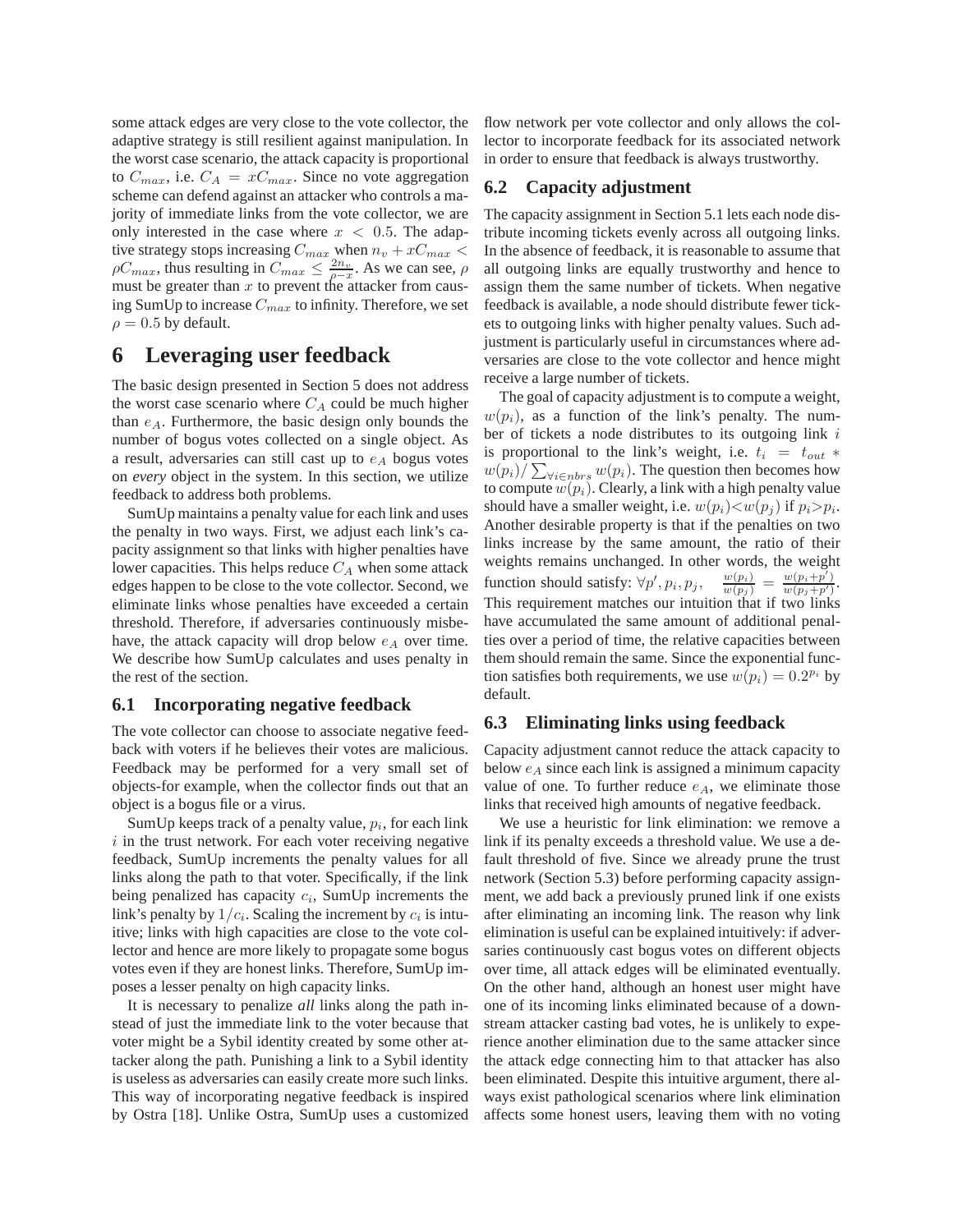| <b>Network</b> | <b>Nodes</b><br>$\times 1000$ | <b>Edges</b><br>$\times 1000$ | <b>Degree</b><br>$50\% (90\%)$ | Directed? |
|----------------|-------------------------------|-------------------------------|--------------------------------|-----------|
| YouTube [18]   | 446                           | 3.458                         | 2(12)                          | No        |
| Flickr $[17]$  | 1.530                         | 21.399                        | 1 (15)                         | Yes       |
| Synthetic [24] | 3000                          | 24.248                        | 6(15)                          | No        |

Table 1: Statistics of the social network traces or synthetic model used for evaluating SumUp. All statistics are for the strongly connected component (SCC).

power. To address such potential drawbacks, we re-enact eliminated links at a slow rate over time. We evaluate the effect of link elimination in Section 7.

# **7 Evaluation**

In this section, we demonstrate SumUp's security property using real-world social networks and voting traces. Our key results are:

- 1. For all networks under evaluation, SumUp bounds the average number of bogus votes collected to be no more than  $e_A$  while being able to collect >90% of honest votes when less than  $1\%$  of honest users vote.
- 2. By incorporating feedback from the vote collector, SumUp dramatically cuts down the attack capacity for adversaries that continuously cast bogus votes.
- 3. We apply SumUp to the voting trace and social network of Digg [1], a news aggregation site that uses votes to rank user-submitted news articles. SumUp has detected hundreds of suspicious articles that have been marked as "popular" by Digg. Based on manual sampling, we believe at least 50% of suspicious articles found by SumUp exhibit strong evidence of Sybil attacks.

#### **7.1 Experimental Setup**

For the evaluation, we use a number of network datasets from different online social networking sites [17] as well as a synthetic social network [24] as the underlying trust network. SumUp works for different types of trust networks as long as an attacker cannot obtain many attack edges easily in those networks. Table 1 gives the statistics of various datasets. For undirected networks, we treat each link as a pair of directed links. Unless explicitly mentioned, we use the YouTube network by default.

To evaluate the Sybil-resilience of SumUp, we inject  $e_A = 100$  attack edges by adding 10 adversarial nodes each with links from 10 random honest nodes in the network. The attacker always casts the maximum bogus votes to saturate his capacity. Each experimental run involves a randomly chosen vote collector and a subset of nodes which serve as honest voters. SumUp adaptively adjusts  $C_{max}$  using an initial value of 100 and  $\rho = 0.5$ . By default, the threshold of allowed non-greedy steps is 20. We plot the average statistic across five experimental runs in all graphs. In Section 7.6, we apply SumUp on the real world voting trace of Digg to examine how SumUp can be used to resist Sybil attacks in the wild.



Figure 4: The average capacity per attack edge as a function of the fraction of honest nodes that vote. The average capacity per attack edge remains close to 1, even if 1/10 of honest nodes vote.

#### **7.2 Sybil-resilience of the basic design**

The main goal of SumUp is to limit attack capacity while allowing honest users to vote. Figure 4 shows that the average attack capacity per attack edge remains close to 1 even when the number of honest voters approaches 10%. Furthermore, as shown in Figure 5, SumUp manages to collect more than 90% of all honest votes in all networks. Link pruning is disabled in these experiments. The three networks under evaluation have very different sizes and degree distributions (see Table 1). The fact that all three networks exhibit similar performance suggests that SumUp is robust against the topological details. Since SumUp adaptively sets  $C_{max}$  in these experiments, the results also confirm that adaptation works well in finding a  $C_{max}$  that can collect most of the honest votes without significantly increasing attack capacity. We point out that the results in Figure 4 correspond to a random vote collector. For an unlucky vote collector close to an attack edge, he may experience a much larger than average attack capacity. In personalized vote collection, there are few unlucky collectors. These unlucky vote collectors need to use their own feedback on bogus votes to reduce attack capacity.

**Benefits of pruning:** The link pruning optimization, introduced in Section 5.3, further reduces the attack capacity by capping the number of attack edges an adversarial node can have. As Figure 6 shows, pruning does not affect the fraction of honest votes collected if the threshold  $d_{in\_thres}$  is greater than 3. Figure 6 represents data from the YouTube network and the results for other networks are similar. SumUp uses the default threshold  $(d_{in\_thres})$ of 3. Figure 7 shows that the average attack capacity is greatly reduced when adversarial nodes have more than 3 attack edges. Since pruning attempts to restrict each node to at most 3 incoming links, additional attack edges are excluded from vote flow computation.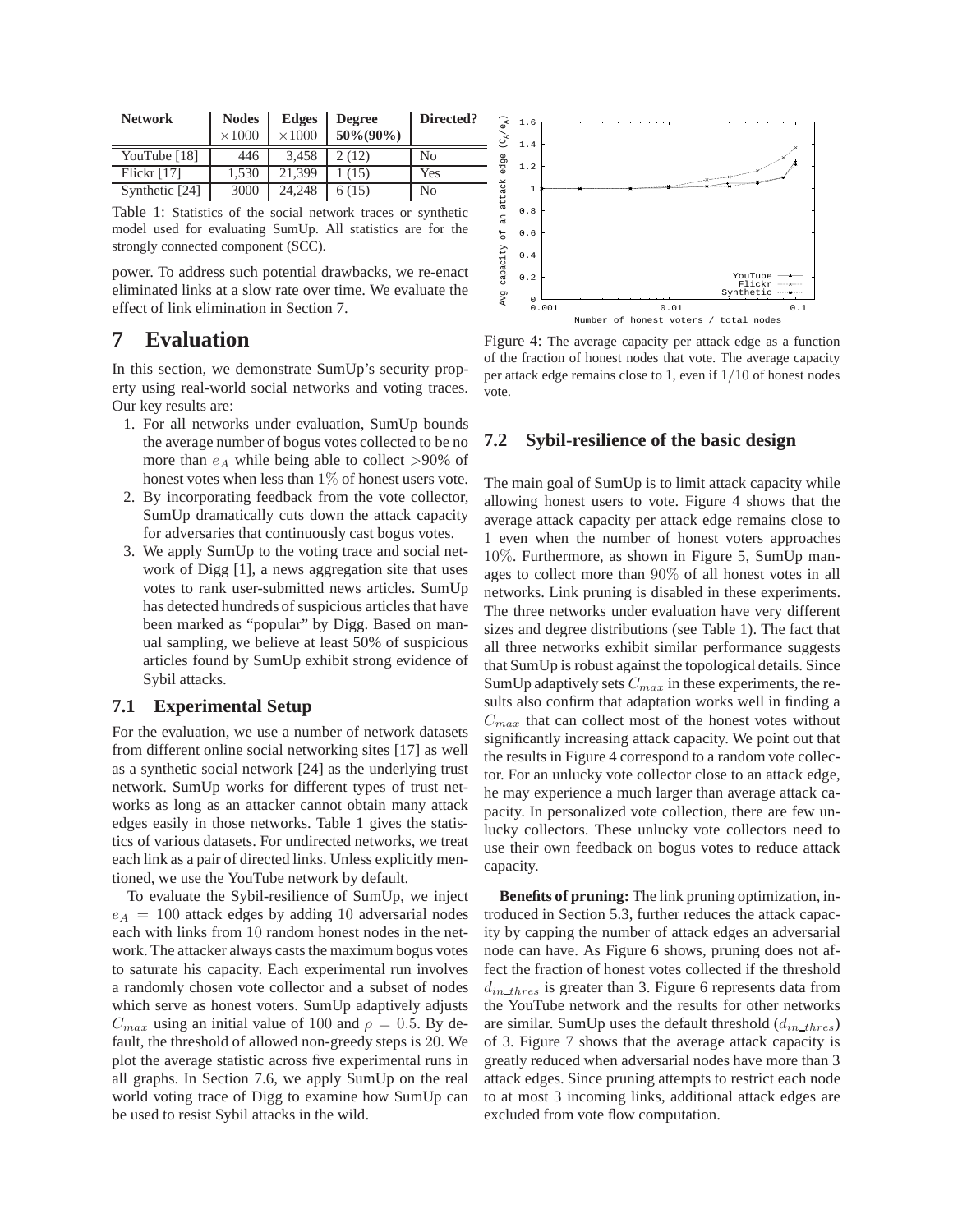

Figure 5: The fraction of votes collected as a function of fraction of honest nodes that vote. SumUp collects more than 80% votes, even 1/10 honest nodes vote.



Figure 6: The fraction of votes collected for different  $d_{in\_thres}$ (YouTube graph). More than 90% votes are collected when  $d_{in\_thres} = 3.$ 



Figure 7: Average attack capacity per attack edge decreases as the number of attack edges per adversary increases.



Figure 8: The fraction of votes collected for different threshold for non-greedy steps. More than 70% votes are collected even with a small threshold (10) for non-greedy steps.



Figure 9: The running time of one vote collector gathering up to 1000 votes. The Ford-Fulkerson max-flow algorithm takes 50 seconds to collect 1000 votes for the YouTube graph.

### **7.3 Effectiveness of greedy search**

SumUp uses a fast greedy algorithm to calculate approximate max vote flows to voters. Greedy search enables SumUp to collect a majority of votes while using a small threshold  $(t)$  of non-greedy steps. Figure 8 shows the fraction of honest votes collected for the pruned YouTube graph. As we can see, with a small threshold of 20, the fraction of votes collected is more than 80%. Even when disallowing non-greedy steps completely, SumUp manages to collect  $> 40\%$  of votes.

Figure 9 shows the running time of greedy-search for different networks. The experiments are performed on a single machine with an AMD Opteron 2.5GHz CPU and 8GB memory. SumUp takes around 5ms to collect 1000 votes from a single vote collector on YouTube and Flickr. The synthetic network incurs more running time as its links are more congested than those in YouTube and Flickr. The average non-greedy steps taken in the synthetic network is 6.5 as opposed to 0.8 for the YouTube graph. Greedy-search dramatically reduces the flow computation time. As a comparison, the Ford-Fulkerson maxflow algorithm requires 50 seconds to collect 1000 votes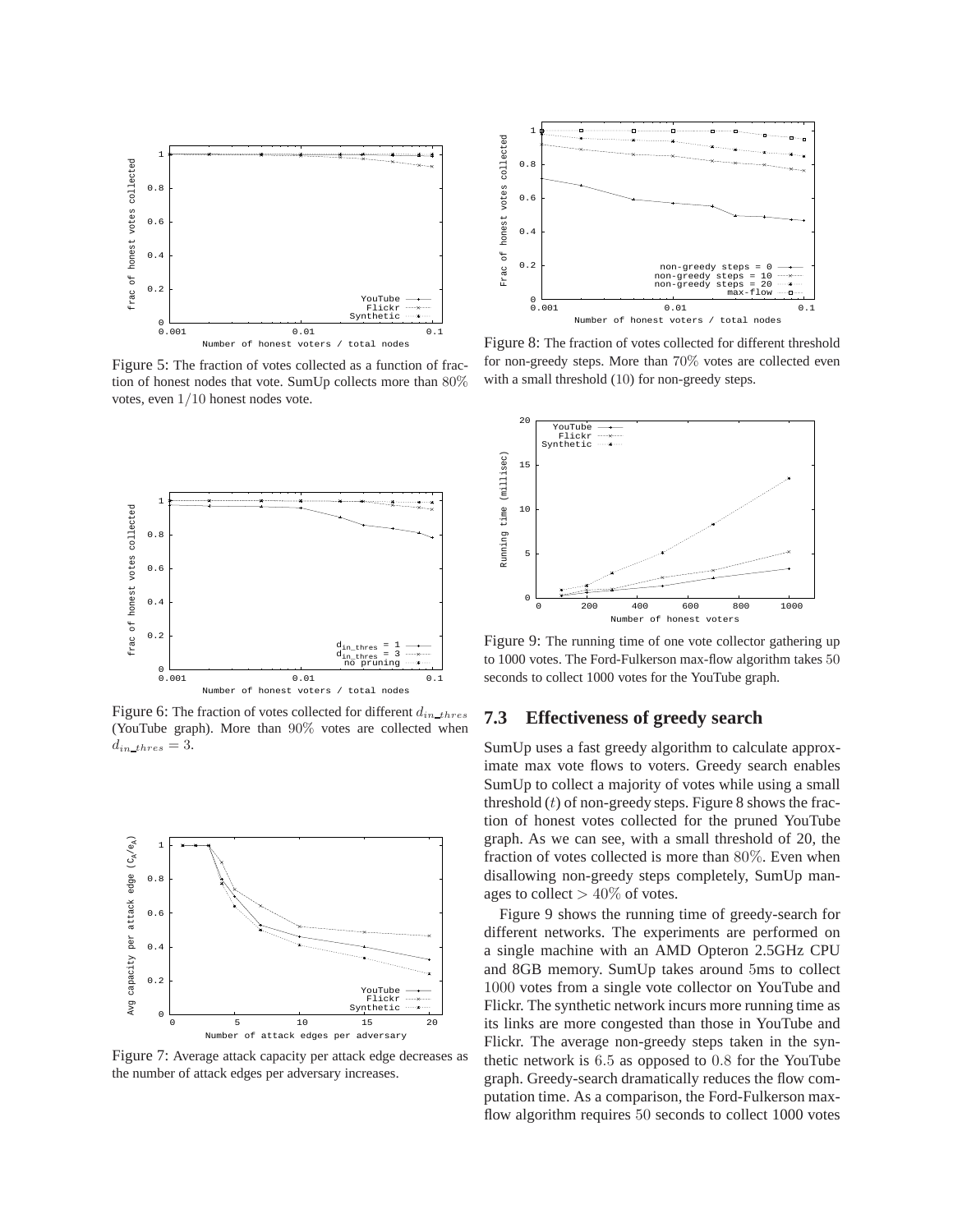

Figure 10: Average attack capacity per attack edge as a function of voters. SumUp is better than SybilLimit in the average case.

for the YouTube graph.

#### **7.4 Comparison with SybilLimit**

SybilLimit is a node admission protocol that leverages the trust network to allow an honest node to accept other honest nodes with high probability. It bounds the number of Sybil nodes accepted to be  $O(\log n)$ . We can apply Sybil-Limit for vote aggregation by letting each vote collector compute a fixed set of accepted users based on the trust network. Subsequently, a vote is collected if and only if it comes from one of the accepted users. In contrast, SumUp does not calculate a fixed set of allowed users; rather, it dynamically determines the set of voters that count toward each object. Such dynamic calculation allows SumUp to settle on a small  $C_{max}$  while still collecting most of the honest votes. A small  $C_{max}$  allows SumUp to bound attack capacity by  $e_A$ .

Figure 10 compares the average attack capacity in SumUp to that of SybilLimit for the un-pruned YouTube network. The attack capacity in SybilLimit refers to the number of Sybil nodes that are accepted by the vote collector. Since SybilLimit aims to accept nodes instead of votes, its attack capacity remains  $O(\log n)$  regardless of the number of actual honest voters. Our implementation of SybilLimit uses the optimal set of parameters ( $w = 15$ ,  $r = 3000$ ) we determined manually. As Figure 10 shows, while SybilLimit allows 30 bogus votes per attack edge, SumUp results in approximately 1 vote per attack edge when the fraction of honest voters is less than 10%. When all nodes vote, SumUp leads to much lower attack capacity than SybilLimit even though both have the same  $O(\log n)$  asymptotic bound per attack edge. This is due to two reasons. First, SumUp's bound of  $1 + \log n$  in Theorem 5.1 is a loose upper bound of the actual average capacity. Second, since links pointing to lower-level nodes are not eligible for ticket distribution, many incoming links of an adversarial nodes have zero tickets and thus are assigned capacity of one.



Figure 11: The change in attack capacity as adversaries continuously cast bogus votes (YouTube graph). Capacity adjustment and link elimination dramatically reduce  $C_A$  while still allowing SumUp to collect more than 80% of the honest votes.

#### **7.5 Benefits of incorporating feedback**

We evaluate the benefits of capacity adjustment and link elimination when the vote collector provides feedback on the bogus votes collected. Figure 11 corresponds to the worst case scenario where one of the vote collector's four outgoing links is an attack edge. At every time step, there are 400 random honest users voting on an object and the attacker also votes with its maximum capacity. When collecting votes on the first object at time step 1, adaption results in  $C_{max} = \frac{2n_v}{\rho - x} = 3200$  because  $n_v = 400, \rho = 0.5, x = 1/4$ . Therefore, the attacker manages to cast  $\frac{1}{4}C_{max} = 800$  votes and outvote honest users. After incorporating the vote collector's feedback after the first time step, the adjacent attack edge incurs a penalty of 1 which results in drastically reduced  $C_A$  (97). If the vote collector continues to provide feedback on malicious votes, 90% of attack edges are eliminated after only 12 time steps. After another 10 time steps, all attack edges are eliminated, reducing  $C_A$  to zero. However, because of our decision to slowly add back eliminated links, the attack capacity doesn't remains at zero forever. Figure 11 also shows that link elimination has little effects on honest nodes as the fraction of honest votes collected always remains above 80%.

#### **7.6 Defending Digg against Sybil attacks**

In this section, we ask the following questions: Is there evidence of Sybil attacks in real world content voting systems? Can SumUp successfully limit bogus votes from Sybil identities? We apply SumUp to the voting trace and social network crawled from Digg to show the real world benefits of SumUp.

Digg [1] is a popular news aggregation site where any registered user can submit an article for others to vote on. A positive vote on an article is called a *digg*. A negative vote is called a *bury*. Digg marks a subset of submitted articles as "popular" articles and displays them on its front page. In subsequent discussions, we use the terms *pop-*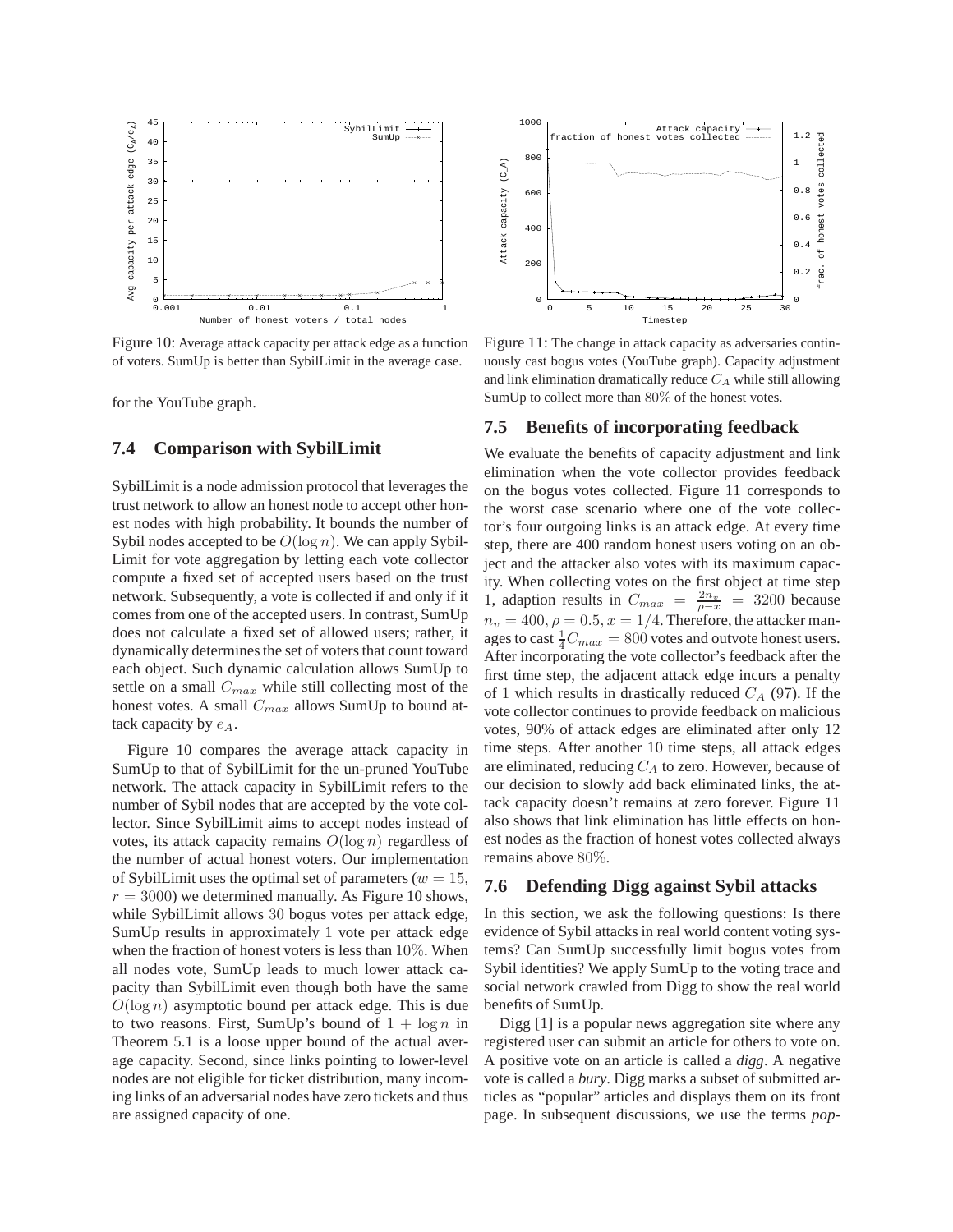| Number of Nodes                         | 3,002,907      |  |  |
|-----------------------------------------|----------------|--|--|
| Number of Edges                         | 5,063,244      |  |  |
| Number of Nodes in SCC                  | 466,326        |  |  |
| Number of Edges in SCC                  | 4,908,958      |  |  |
| Out degree $avg(50\%, 90\%)$            | 10(1, 9)       |  |  |
| In degree $avg(50\%, 90\%)$             | 10(2, 11)      |  |  |
| Number of submitted (popular) articles  | 6,494,987      |  |  |
| 2004/12/01-2008/09/21                   | (137, 480)     |  |  |
| Diggs on all articles                   |                |  |  |
|                                         |                |  |  |
| $avg(50\%, 90\%)$                       | 24(2, 15)      |  |  |
| Diggs on popular articles               |                |  |  |
| $avg(50\%, 90\%)$                       | 862(650, 1810) |  |  |
| Hours since submission before a popular |                |  |  |
| article is marked as popular.           |                |  |  |
| $avg(50,\%90\%)$                        | 16(13, 23)     |  |  |
| Number of submitted (popular) articles  | 38,033         |  |  |
| with bury data available                | (5, 794)       |  |  |

Table 2: Basic statistics of the crawled Digg dataset. The strongly connected component (SCC) of Digg consists of 466,326 nodes.



Figure 12: Distribution of diggs for all popular articles before being marked as popular and for all articles within 24 hours after submission.

*ular* or *popularity* only to refer to the popularity status of an article as marked by Digg. A Digg user can create a "follow" link to another user if he wants to browse all articles submitted by that user. We have crawled Digg to obtain the voting trace on all submitted articles since Digg's launch (2004/12/01-2008/09/21) as well as the complete "follow" network between users. Unfortunately, unlike diggs, bury data is only available as a live stream. Furthermore, Digg does not reveal the user identity that cast a bury, preventing us from evaluating SumUp's feedback mechanism. We have been streaming bury data since 2008/08/13. Table 2 shows the basic statistics of the Digg "follow" network and the two voting traces, one with bury data and one without. Although the strongly connected component (SCC) consists of only 15% of total nodes, 88% of votes come from nodes in the SCC.

There is enormous incentive for an attacker to get a submitted article marked as popular, thus promoting it to the



Figure 13: The distribution of the fraction of diggs collected by SumUp over all diggs before an article is marked as popular.

front page of Digg which has several million page views per day. Our goal is to apply SumUp on the voting trace to reduce the number of successful attacks on the popularity marking mechanism of Digg. Unfortunately, unlike experiments done in Section 7.2 and Section 7.5, there is no ground truth about which Digg users are adversaries. Instead, we have to use SumUp itself to find evidence of attacks and rely on manual sampling and other types of data to cross check the correctness of results.

Digg's popularity ranking algorithm is intentionally not revealed to the public in order to mitigate gaming of the system. Nevertheless, we speculate that the number of diggs is a top contributor to an article's popularity status. Figure 12 shows the distribution of the number of diggs an article received before it was marked as popular. Since more than 90% of popular articles are marked as such within 24 hours after submission, we also plot the number of diggs received within 24 hours of submission for all articles. The large difference between the two distributions indicates that the number of diggs plays an important role in determining an article's popularity status.

Instead of simply adding up the actual number of diggs, what if Digg uses SumUp to collect all votes on an article? We use the identity of Kevin Rose, the founder of Digg, as the vote collector to aggregate all diggs on an article before it is marked as popular. Figure 13 shows the distribution of the fraction of votes collected by SumUp over all diggs before an article is marked as popular. Our previous evaluation on various network topologies suggests that SumUp should be able to collect at least 90% of all votes. However, in Figure 13, there are a fair number of popular articles with much fewer than the expected fraction of diggs collected. For example, SumUp only manages to collect less than 50% of votes for 0.5% of popular articles. We hypothesize that the reason for collecting fewer than the expected votes is due to real world Sybil attacks.

Since there is no ground truth data to verify whether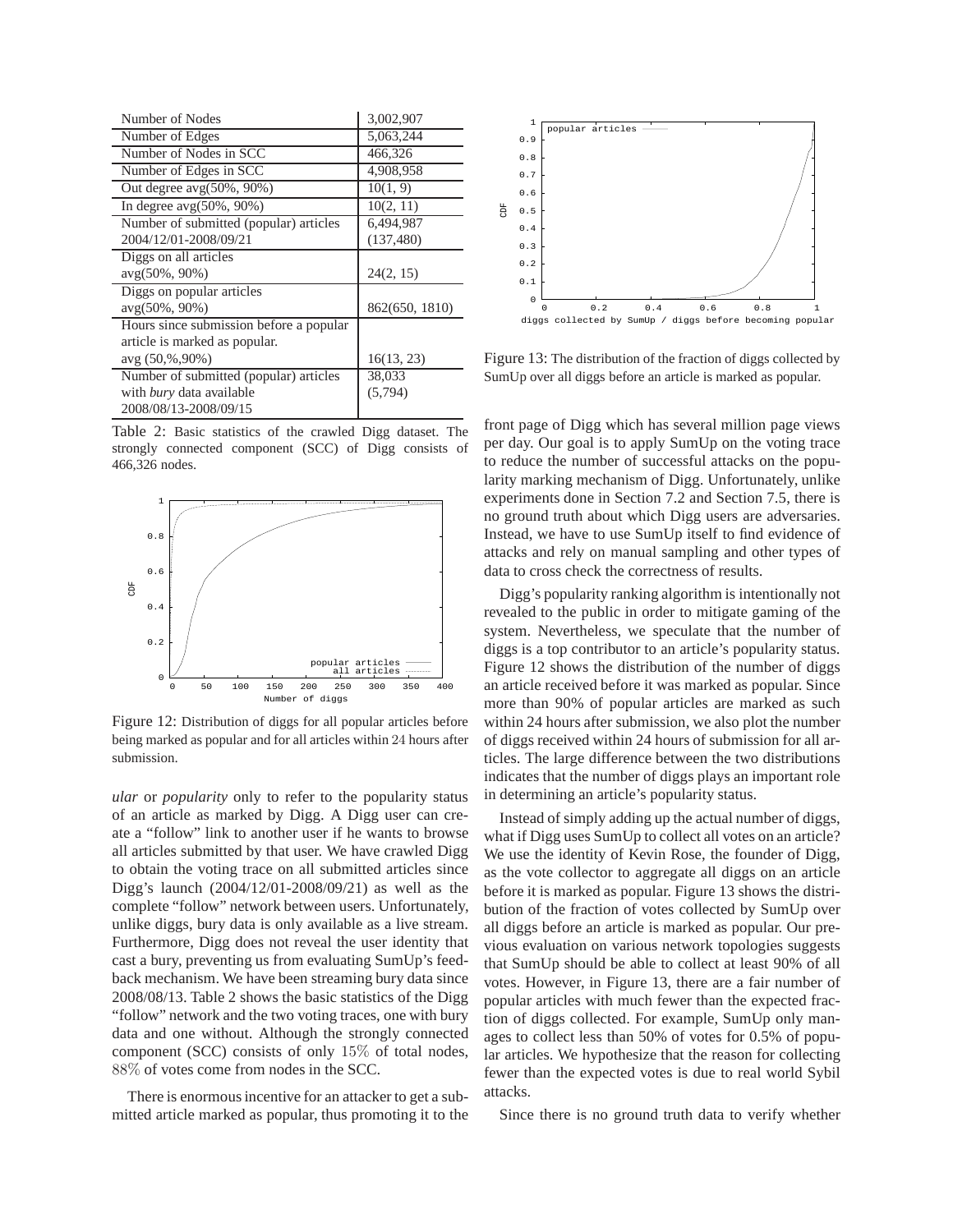| Threshold of the<br>fraction of collected diggs | 20% | 30% | 40% | 50% |
|-------------------------------------------------|-----|-----|-----|-----|
| # of suspicious articles                        | 41  | 131 | 300 | 800 |
| Advertisement                                   |     |     | 2   |     |
| Phishing                                        |     |     |     |     |
| Obscure political articles                      | 2   |     |     |     |
| Many newly registered voters                    | 11  |     |     | 10  |
| Fewer than 50 total diggs                       |     |     |     |     |
| No obvious attack                               |     |     |     | 15  |

Table 3: Manual classification of 30 randomly sampled suspicious articles. We use different thresholds of the fraction of collected diggs for marking suspicious articles. An article is labeled as having many new voters if  $> 30\%$  of its votes are from users who registered on the same day as the article's submission date.

few collected diggs are indeed the result of attacks, we resort to manual inspection. We classify a popular article as suspicious if its fraction of diggs collected is less than a given threshold. Table 3 shows the result of manually inspecting 30 random articles out of all suspicious articles. The random samples for different thresholds are chosen independently. There are a number of obvious bogus articles such as advertisements, phishing articles and obscure political opinions. Of the remaining, we find many of them have an unusually large fraction  $(>\,30\%)$  of new voters who registered on the same day as the article's submission time. Some articles also have very few total diggs since becoming popular, a rare event since an article typically receives hundreds of votes after being shown on the front page of Digg. We find no obvious evidence of attack for roughly half of the sampled articles. Interviews with Digg attackers [10] reveal that, although there is a fair amount of attack activities on Digg, attackers do not usually promote obviously bogus material. This is likely due to Digg being a highly monitored system with fewer than a hundred articles becoming popular every day. Instead, attackers try to help paid customers promote normal or even good content or to boost their profiles within the Digg community.

As further evidence that a lower than expected fraction of collected diggs signals a possible attack, we examine Digg's *bury* data for articles submitted after 2008/08/13, of which 5794 are marked as popular. Figure 14 plots the correlation between the average number of bury votes on an article *after* it became popular vs. the fraction of the diggs SumUp collected before it was marked as popular. As Figure 14 reveals, the higher the fraction of diggs collected by SumUp, the fewer bury votes an article received after being marked as popular. Assuming most bury votes come from honest users that genuinely dislike the article, a large number of bury votes is a good indicator that the article is of dubious quality.

What are the voting patterns for suspicious articles?



Figure 14: The average number of buries an article received *after* it was marked as popular as a function of the fraction of diggs collected by SumUp *before* it is marked as popular. The Figure covers 5, 794 popular articles with bury data available.

Since 88% diggs come from nodes within the SCC, we expect only 12% of diggs to originate from the rest of the network, which mostly consists of nodes with no incoming follow links. For most suspicious articles, the reason that SumUp collecting fewer than expected diggs is due to an unusually large fraction of votes coming from outside the SCC component. Since Digg's popularity marking algorithm is not known, attackers might not bother to connect their Sybil identities to the SCC or to each other. Interestingly, we found 5 suspicious articles with sophisticated voting patterns where one voter is linked to many identities ( $\sim$  30) that also vote on the same article. We believe the many identities behind that single voter are likely Sybil identities because those identities were all created on the same day as the article's submission. Additionally, those identities all have similar usernames.

# **8 SumUp in a Decentralized Setting**

Even though SumUp is presented in a centralized setup such as a content-hosting Web site, it can also be implemented in a distributed fashion in order to rank objects in peer-to-peer systems. We outline one such distributed design for SumUp. In the peer-to-peer environment, each node and its corresponding user is identified by a selfgenerated public key. A pair of users create a trust link relationship between them by signing the trust statement with their private keys. Nodes gossip with each other or perform a crawl of the network to obtain a complete trust network between any pair of public keys. This is different from Ostra [18] and SybilLimit [26] which address the harder problem of decentralized routing where each user only knows about a small neighborhood around himself in the trust graph. In the peer-to-peer setup, each user naturally acts as his own vote collector to aggregate votes and compute a personalized ranking of objects. To obtain all votes on an object, a node can either perform flooding (like in Credence [25]) or retrieve votes stored in a dis